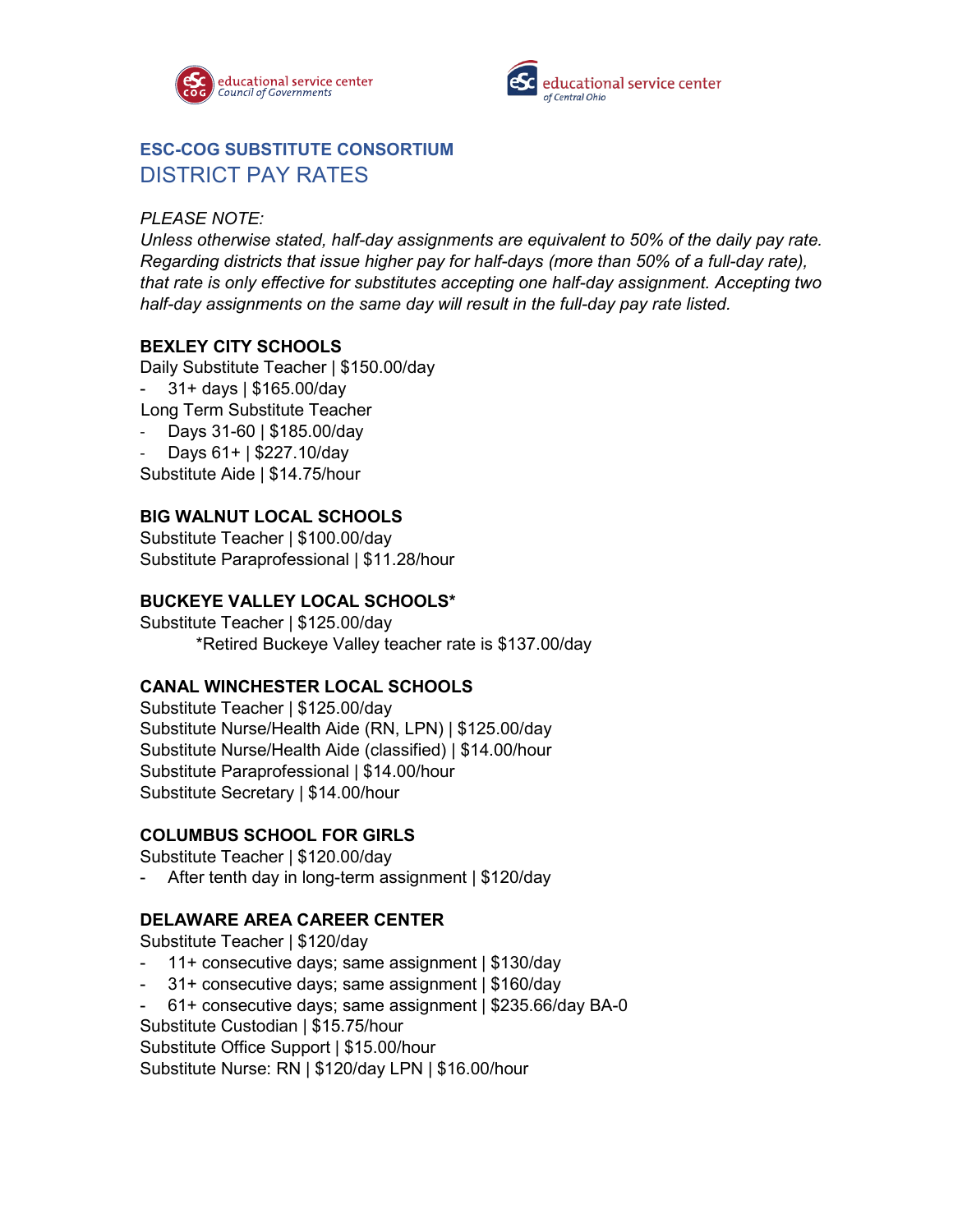## **DELAWARE CITY SCHOOLS**

Substitute Teacher | \$100.00/day

- 61+ days | \$222.91/day with benefits offered *(applies to long term assignments extending beyond 60 days and full-year building substitutes)*

## **DUBLIN CITY SCHOOLS**

Substitute Teacher | \$155.00/day

- Retired Dublin teachers | \$180.00/day
- Substitute teacher for intervention specialists | \$180.00/day
- 61+ consecutive days | \$180.00/day

Substitute Classified (non-teaching) Assignment | \$16.50\hour

### **EDUCATIONAL SERVICE CENTER CLASSROOMS**

Substitute Teacher | \$115.00/day Pool Substitute Teacher | \$232.77/day Long Term Teacher Substitute | \$232.77/day Substitute Secretary | \$12.00/hour Substitute Paraprofessional | \$15.00/hour Substitute ASL Interpreter | \$20.00/hour Certified Tutor | \$31.03/hour Department Intern | \$15.00/hour

## **FAIRBANKS LOCAL SCHOOLS**

Substitute Teacher | \$115.00/day

- 16+ consecutive days; same assignment with no interruptions | \$125.00/day
- 61+ consecutive days; same assignment with no interruptions | BA Step-0

## **GAHANNA-JEFFERSON CITY SCHOOLS**

Daily Substitute Rate | \$155.00/day Retired GJPS Teacher Substitute | \$165.00/day Building Substitute Teacher | \$175.00/day Long-Term Substitute Teacher (11-60 consecutive days, same assignment) | \$175.00/day

## **GRANDVIEW HEIGHTS CITY SCHOOLS**

Substitute Teacher

- Full-day assignment | \$130.00/day
- Half-day assignment | \$70.00/day

Long Term & Building Substitute Teacher | \$150.00/day

- Half-day assignment | \$90.00/day
- Substitute Nurse
- Full-day assignment | \$150.00/day
- Half-day assignment | \$90.00/day

Paraprofessionals: \$16.19/hour

Cooks: \$13.60/hour

Secretary: \$18.12/hour

Technology & Network Specialist: \$20.06/hour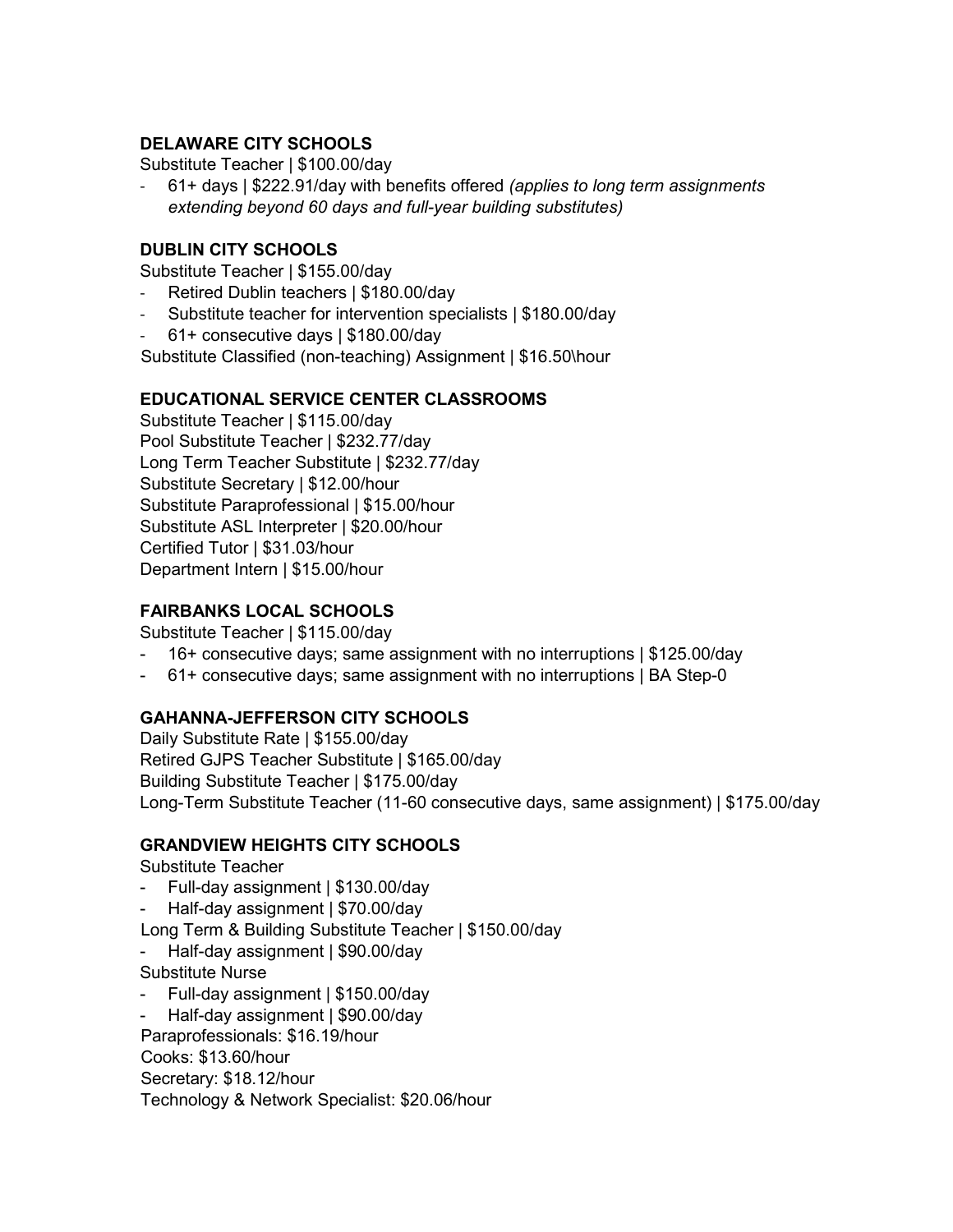Custodian: \$16.55/hour

#### **GROVEPORT MADISON LOCAL SCHOOLS**

Permanent Building Substitute Teacher | \$175.00/day Substitute Teacher Day-to-Day | \$140.00/day

## **HAMILTON LOCAL SCHOOLS**

Substitute Teacher | \$130.00/day

\*\$500 bonus every 45 days (occurrences) worked in the district. Restarts with each school year.

Substitute Nurse | \$100.00/day

## **HILLIARD CITY SCHOOLS**

Substitute Teacher

- Full-day / Half-day | \$150.00 / \$80.00 \*Retired Hilliard teacher | \$155.00 / \$83.00
- 11+ days; same assignment | \$160.00 / \$85.00
- \*Retired Hilliard teacher | \$170.00 / \$90.00
- 30+ days; same assignment | \$175.00 / \$93.00

\*Retired Hilliard teacher | \$185.00 / \$98.00

Tutor | \$150.00/\$80.00

School Nurse (BSN) | \$150.00/\$80.00

Educational Assistant | \$16.00/hour

Intervention Assistant | \$16.00/hour

*\*Position requires Educational Aide Permit or valid Teaching License from ODE. Must be at least 21 years of age and high school graduate.*

Custodian | \$15.50/hour Secretary | \$14.00/hour

Noon Assistant Substitute | \$15.00/hour

#### **LICKING HEIGHTS LOCAL SCHOOLS**

Substitute Teacher | \$150.00/day

## **MARYSVILLE EXEMPTED VILLAGE SCHOOLS**

Substitute Teacher | \$125.00/day

- 15+ consecutive days, any assignment | \$135.00/day

## **MARBURN ACADEMY**

Substitute Teacher

- Full-day assignment | \$125.00/day
- Half-day assignment | \$75.00/day
- Long-term assignment | \$150.00/day

## **METRO HIGH SCHOOL & THE METRO INSTITUTE OF TECHNOLOGY**

Substitute Teacher | \$125.00/day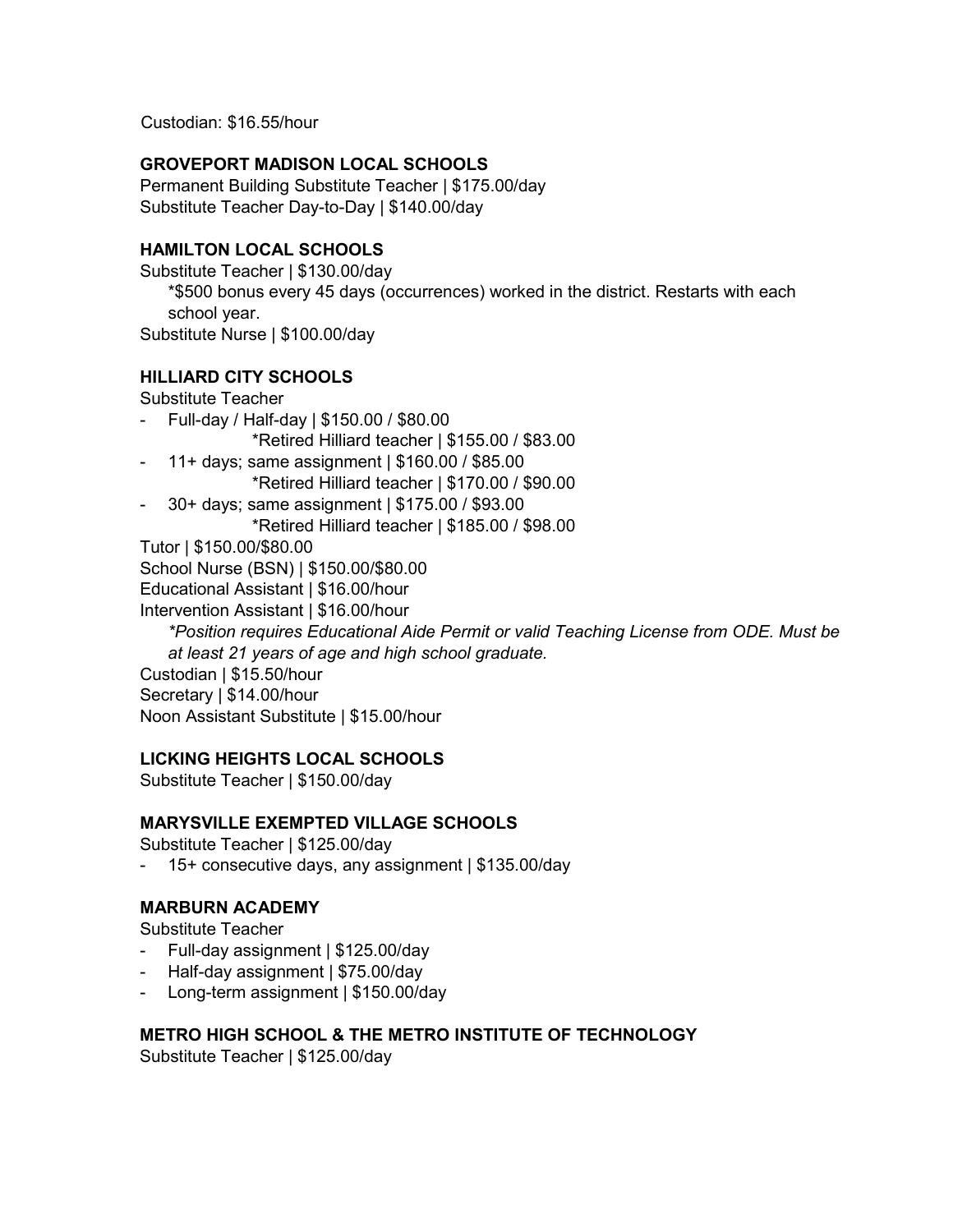## **NEW ALBANY-PLAIN LOCAL SCHOOLS**

Substitute Teacher | \$150.00/day

- 31+ consecutive days | \$175/day
- 61+ consecutive days (*Commensurate with BA-0, benefits offered*) | \$239.85/day

 Clinic Aide | \$17/hour Clinic Aide (LPN/RN) | \$20/hour Nurse (RN) | \$21.50/hour

## **NORTHRIDGE LOCAL SCHOOLS**

Substitute Teacher | \$105.00/day (effective 8/1/21)

# **OLENTANGY LOCAL SCHOOLS**

Substitute Teacher (occasional 1-60 days) | \$155.00/day District Pool Substitute Teacher | \$165.00/day Retired Olentangy Teachers | \$165.00/day Long Term (61+ days) | \$180.00/day \**No health insurance benefits are available for certified substitutes*

# **TOLLES CAREER AND TECHNICAL CENTER**

Substitute Teacher | \$100.00/day Substitute Classified Assignment | \$10.00/hour

# **UPPER ARLINGTON CITY SCHOOLS**

Substitute Teacher | Full-time \$150.00/day | Part-time \$90.00/day

- Long term 11-20 days | Full-time \$165.00/day | Part-time \$100.00/day
- Long term 21-60 days | Full-time \$190.00/day | Part-time \$115.00/day
- Long term 61+ days | BA step 0 daily rate (For substitute teacher & UA retired teacher)

Retired UA Teacher | Full-time \$165.00/day | Part-time \$100.00/day

- Long term 11-60 days | Full-time \$200.00/day | \$120.00/day
- 75+ aggregate days | \$1,000 incentive paid in June (*Long term substitutes in same assignment are not eligible)*

Paraprofessional (Step 0) | \$13.06/hour

## **THE WELLINGTON SCHOOL**

Substitute Teacher | \$125.00/day; \$70.00/half day Long Term Substitute | \$130.00/day

# **WESTERVILLE CITY SCHOOLS**

Substitute Teacher | \$130.00/day

\*Retired Westerville teachers | \$140.00/day

- 5-30 consecutive days; same assignment | \$150.00/day
- 31+ consecutive days; same assignment | \$160.00/day
- 61+ consecutive days; same assignment | \$246.30/day

Aide to Students with Disabilities | \$15.09/hour

Substitute ESL Paraprofessional | \$19.06/hour

Substitute Secretary, Clerk | \$16.08/hour

Substitute Custodian | \$15.66/hour